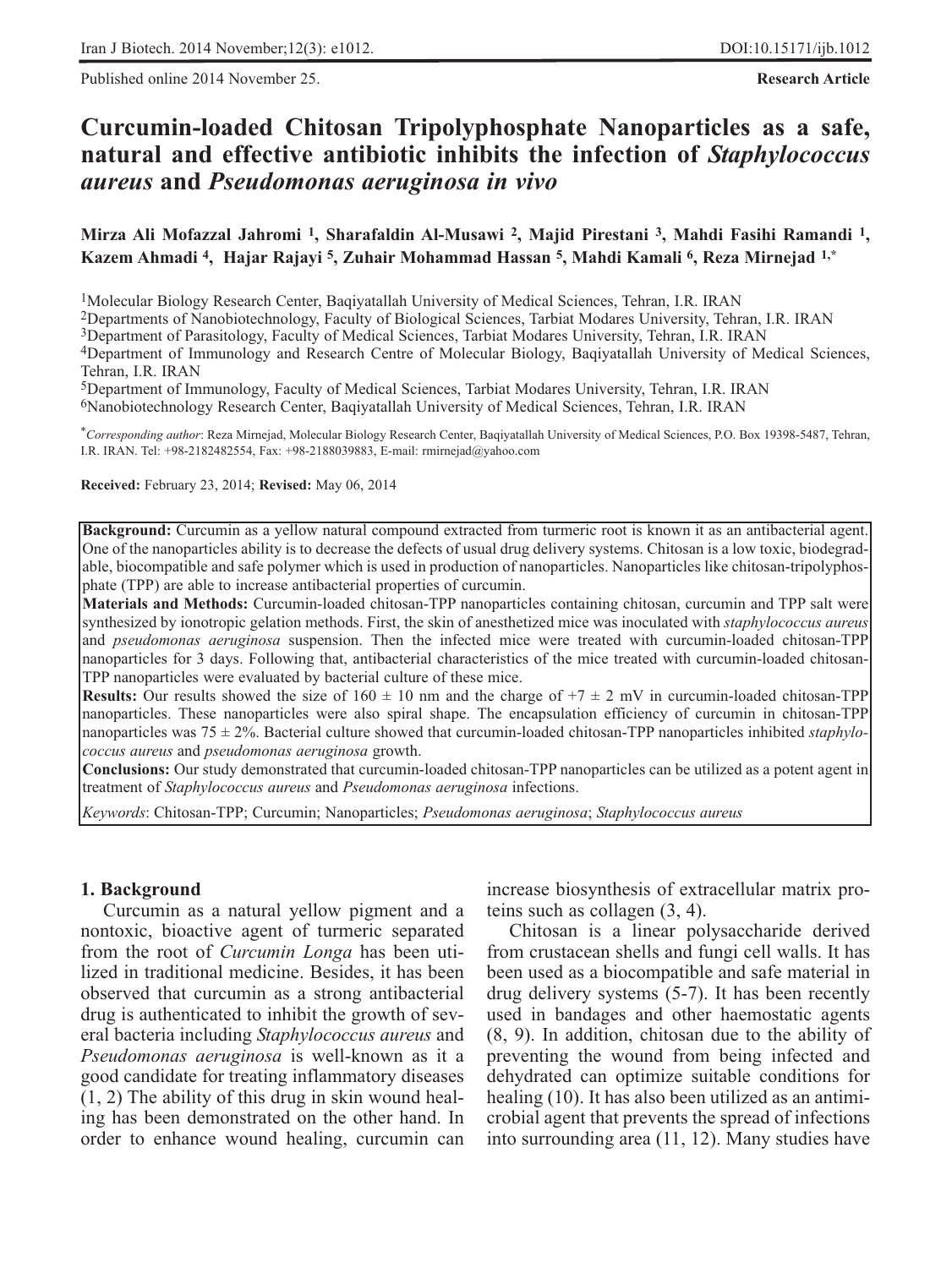described the role of chitosan as a wound-healing accelerator. Chitosan could accelerate coagulation and enhance the functions of inflammatory cells (13-16). Moreover, it has been reported that chitosan could increase the tensile strength of wounds (17).

Nanoparticles are made from different biodegradable materials and their dimensions are generally less than 500 nm (18, 19). Chitosan nanoparticles may be more efficient than chitosan solution at enhancing drug activity (20-23). Thus, chitosan-tripolyphosphate (TPP)-nanoparticles have been widely applied to deliver drugs across tissues. Overall, using chitosan-TPP nanoparticles as a nano-system can increase curcumin delivery in infectious tissue.

(18, 24, 25).

# **2. Objectives**

In the present study, we optimized an optimal method for curcumin loading in chitosan-TPP nanoparticles and investigated the antibacterial activity of curcumin-loaded chitosan-TPP nanoparticles on *Staphylococcus aureus* and *Pseudomonas aeruginosa* infections.

# **3. Materials and Methods**

## *3.1. Animals*

Female BALB/c mice were provided from Pasteur Institute of Iran (Iran, Tehran). All experiments were performed on 6 to 8 week-old mice in accordance with the guidelines of the Medical Ethics Committee of Baqiyatallah University of Medical Sciences (BMSU).

# *3.2. Preparation of Bacterial Suspension*

*Staphylococcus aureus* (ATCC: 25923) and *Pseudomonas aeruginosa* (ATCC: 27853) were grown for 18 h in luria broth (LB) medium. The bacterial cells were finally collected, washed, and resuspended in sterile phosphate-buffered saline (PBS, pH 7.4). They were adjusted to a cell suspension of 107 colony forming unit (CFU)/mL using a UV spectrophotometer (Biophotometer, Eppendorf, Germany) in 620 nm wavelength.

# *3.3. Curcumin-loaded chitosan-TPP nanoparticles synthesis*

Preparation of nanoparticles by ionotropic gelation method is based on electrostatic interaction between negatively- and positively-charged molecules such as poly anionic and cationic polymers. In the case of curcumin-loaded chitosan-TPP nanoparticles, the amino groups existed on chitosan interacts with anionic groups of TPP salt. Stock solution of chitosan was made at 1 mg/mL in acidified distilled water (DW) and TPP was made at 1 mg/mL in DW. First, the chitosan stock solution (1 mL) was stirred for 10 min and its volume got adjusted to 1.5 mL with DW. Next, we added 5  $\mu$ L tween 80 to curcumin stock (1) mg/mL) solved in ethanol. Then, curcumin was added to the chitosan solution. Finally, TPP solution as a cross linker (100 μL) were added to emulsified-curcumin-chitosan solution in a dropwise manner. The obtained solution was stirred for 30 min and centrifuged at 4000 g for 5 min. At last, the supernatant was transferred into a new tube and kept for subsequent analysis.

## *3.4. Curcumin-loaded chitosan-TPP nanoparticles characterization*

The samples were sonicated for 5 min in bath Wisd, WUC-D10H sonicator (Dihan, South Korea) before being analyzed and they were immediately used for measurements. The size and zeta potential of prepared nanoparticles were characterized by photon correlation spectroscopy (PCS) using a Malvern Zetasizer ZS series and Scattering Particle Size Analyzer (Malvern Co, UK). Following that, the shape, size and aggregation phenomena of curcumin-loaded chitosan-TPP nanoparticles were measured by atomic force microscopy (AFM) (NVB-100, Olympus, Japan) and transmission electron microscopy (TEM) (Zeiss EM900, Carl Zeiss AG, Germany). Next, the fourier transforms infrared (FTIR) spectra of curcumin, chitosan and curcumin-loaded chitosan-TPP nanoparticles were assessed using Nicolet IR100 FTIR Spectrometer (Thermo, USA). Ultimately, the samples were mixed with pure potassium bromide (KBr) as the background and compressed into discs using a manual tablet press.

## *3.5. Evaluation of curcumin-loaded chitosan-TPP nanoparticles encapsulation*

To obtain nano-system with a maximum ratio of drug loading, different weight/weight ratios of chitosan/curcumin were tested. Therefore various amounts of curcumin were dissolved in a certain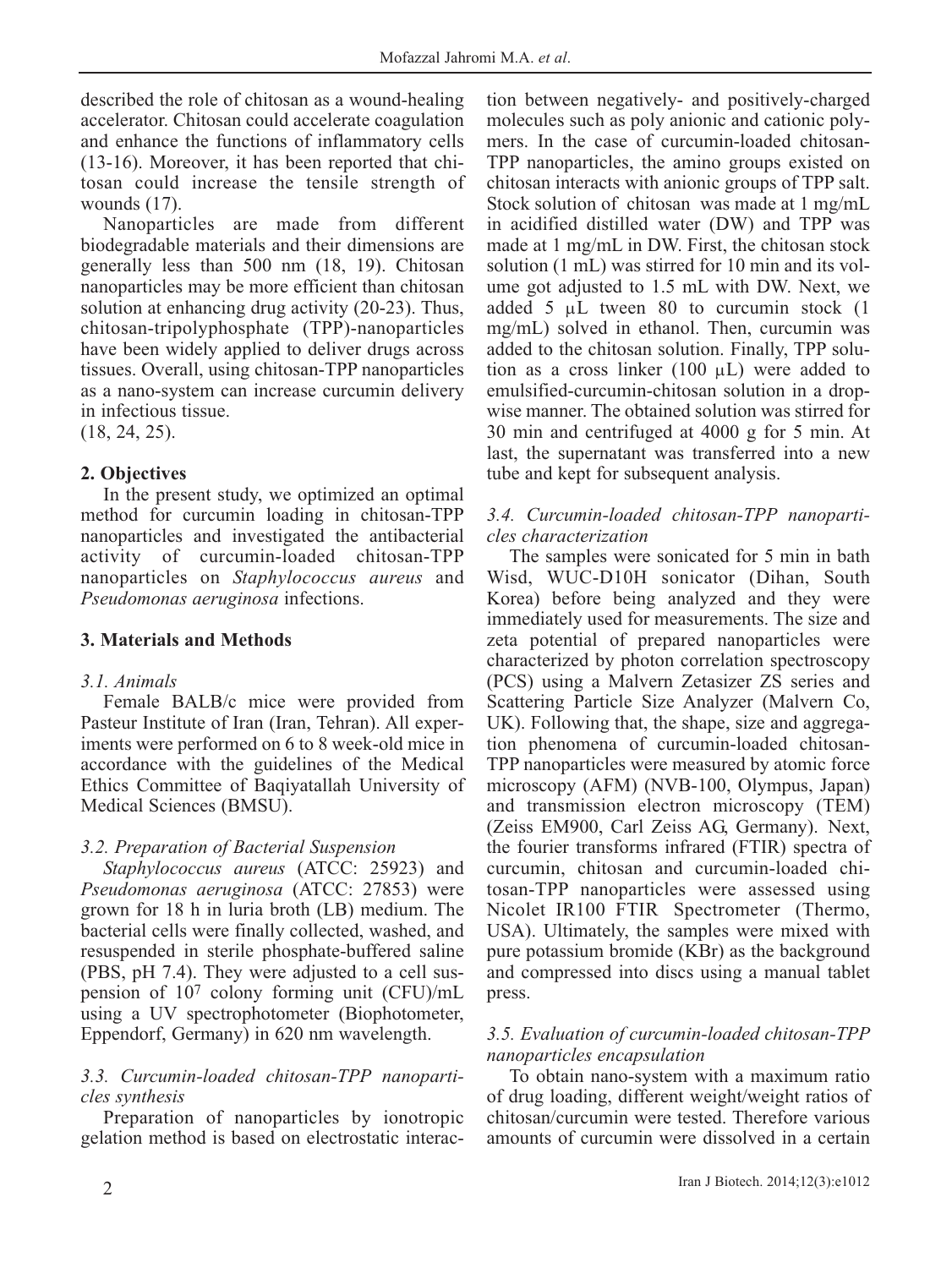amount of chitosan-TPP nanoparticles. Subsequently the product was centrifuged at 20000 rpm for 25 min and the supernatant of centrifuged curcumin-loaded chitosan-TPP nanoparticles formulation was checked for absorbance spectra by a spectrophotometer (Amersham Biosciences, Uppsala, Sweden) at 432 nm. The loading efficiency was calculated using the following equation:

Encapsulation efficiency  $(\% ) = [(\text{Total amount})$ of curcumin-Nonencapsulated curcumin) / Total amount of curcumin]  $\times$  100%

### *3.6. Determination of curcumin release profile from nanoparticles*

The release of curcumin from curcumin-loaded chitosan-TPP nanoparticles was evaluated using phosphate buffer (pH 7.4) and citrate buffer (pH 5.4) at 37°C. 1 mL of the solution was poured into a dialysis bag (Spectrapor, MW cutoff 3500 g/mol) and placed into 100 mL of phosphate buffer (pH 7.4) and citrate buffer (pH 5.4) severally. Afterward,  $100 \mu L$  tween 80 as an emulsifier agent was added in order to prevent the possible sedimentation of released drug. The release study was carried out at 37ºC applying a shaking water bath (GFL, Burgwedel, Germany) and at the dedicated time intervals of 0, 0.5, 1, 1.5, 2, 4, 8, 12, 24, 48, 72 and 96 hours, the sampling was performed. In each time point,  $500 \mu L$  of the sample was elicited, and then replaced by 500 μL buffer. Then samples freeze dried and then dissolved in 2 mL of methanol. Finally all samples were examined by making use of spectrophotometer (Amersham Biosciences, Uppsala, Sweden) to determine the quantity of releasing curcumin. The accumulated release was calculated utilizing the following equation:

 $R = [V \Sigma^{n-i} (C_i + V_0 C)] / m_{druo}$ 

Where, R is the accumulated release  $(\%)$ , V is the sampling volume,  $V_0$  is the initial volume,  $C_i$ and  $C_n$  are the curcumin concentrations, i and n are the sampling times, and  $m_{\text{drug}}$  is the mass of curcumin in nanoparticles.

*3.7. Inoculation* of bacterial infection *on mouse skin*

BALB/c mice were used in all these tests. The animals were anesthetized by ketamine and xylazine and inoculated with *Staphylococcus aureus* and *Pseudomonas aeruginosa* resuspended in PBS for 1h, with about 107 CFU/mouse/inoculation. The mice were divided into four groups. Each group was treated once a day with chitosan-TPP nanoparticles, curcumin or curcumin-loaded chitosan-TPP nanoparticles for 3 days respectively. A non-treated group also used as a negative control. They were kept separately with free access to water and food. All the groups were sacrificed 4 days post infection, and the skin tissues were assessed for *Staphylococcus aureus* and *Pseudomonas aeruginosa* infection.

### *3.8. Statistical Analysis*

Statistical analyses were performed using SPSS (Version 21, IBM, USA) software and graphical representations were showed by Excel 2007 (Version 12, Microsoft office, USA) software. Mann-Whitney U test was used to compare different groups and *p* values less than 0.05 were considered statistically significant. The data are presented here as mean ± SD of three independent experiments.

## **4. Results**

### *4.1. Curcumin-loaded chitosan-TPP nanoparticles properties*

Curcumin-loaded chitosan-TPP nanoparticles were prepared and optimized in size, charge and shape. The average diameter of nanoparticles was  $160 \pm 10$  nm and their surface charge was  $+7 \pm 2$ mV (Figure 1). Curcumin-loaded chitosan-TPP nanoparticles showed the typical spherical shape (Figures 2 A-B). FTIR spectra of chitosan, curcumin and curcumin-loaded chitosan-TPP nanoparticles are shown in Figure 3. According to the Figure, two characterization peaks (1103 cm<sup>-1</sup> of



**Figure 1.** The average diameter of curcumin-loaded chitosan-TPP nanoparticles. The average diameter of these nanoparticles is  $160 \pm 10$  nm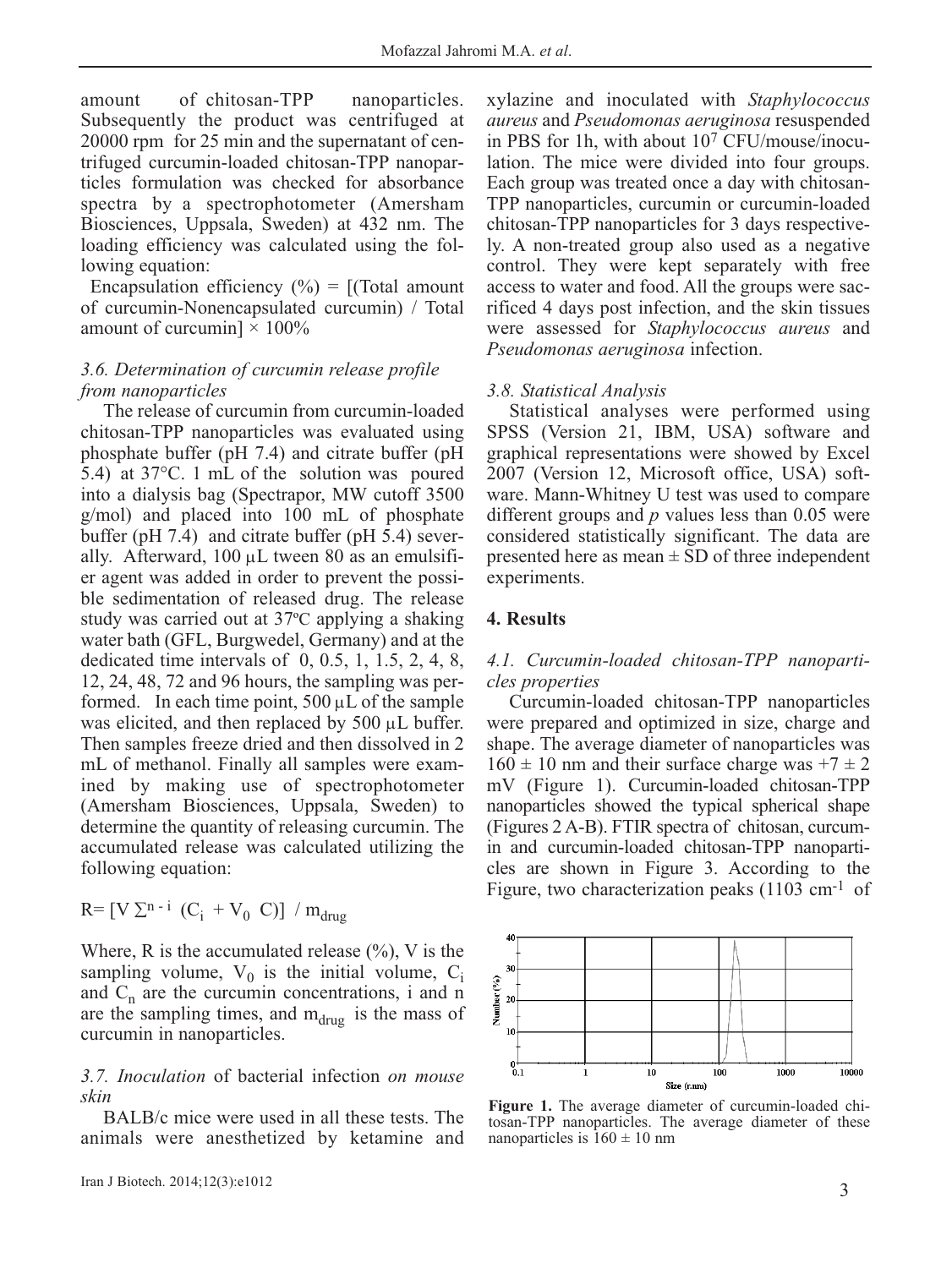

**Figure 2.** AFM (A) and TEM (B) of curcumin-loaded chitosan-TPP nanoparticles. The average diameter of these nanoparticles is  $160 \pm 10$  nm and their shape is typically spherical

ν (C-O-C) and 1419 cm-1 of ν (OH)) existed in the spectrum of curcumin and three characterization peaks (1033 cm<sup>-1</sup> of v (C-O-C), 1558 cm<sup>-1</sup> and 1380 cm<sup>-1</sup> of v (NH<sub>2</sub>)) existed in the spectrum of chitosan. In comparison with curcumin, a different spectrum was observed for curcuminloaded chitosan-TPP nanoparticles and new sharp peaks appeared at 2846 cm-1 and 1079 cm-1. Also, the 1419 cm-1 peak vibration shifted to 1689 cm-1. It can be supposed that the ammonium groups of chitosan were linked with hydroxide groups of curcumin in nanoparticles. The same results had been reported by the previous studies on curcumin loading in chitosan nanoparticles (26, 27).



**Figure 3.** FTIR analysis of curcumin-loaded chitosan-TPP nanoparticles (Nano-curcumin). In comparison with curcumin, a different spectrum was observed for curcuminloaded chitosan-TPP nanoparticles and new sharp peaks appeared at 2846 cm<sup>-1</sup> and  $1079$  cm<sup>-1</sup>. Also, the  $1419$  cm<sup>-1</sup> peak vibration shifted to 1689 cm-1. It could be offered that curcumin was linked with chitosan in nanoparticles

#### *4.2. The encapsulation efficiency of curcuminloaded chitosan-TPP nanoparticles*

After the preparation of curcumin-loaded chitosan-TPP nanoparticles, this nano-formulation were centrifuged and harvested. The amount of curcumin remaining in the supernatant of the solution was then measured by a spectrophotometer. The encapsulation efficiency was determined  $75 \pm$ 2% (Table 1).

#### *4.3. The profile of curcumin release from curcumin-loaded chitosan-TPP nanoparticles*

According to the release curves, curcumin released from chitosan-TPP nanoparticles over a 96 h period and this time was slower at pH 7.4 as compared to pH 5.4. In comparison with the release profiles of free curcumin, there are similar release profiles at pH 7.4 and 5.4. Under the studied conditions, within 48 h, 41.19% and 82.26% of physically loaded curcumin was released at pH 7.4 and 5.4, respectively and during 72 h, 42.23% and 93.75% of physically loaded curcumin was released at pH 7.4 and 5.4, respectively. After 96 h, 52.41% and 98.91% of physically loaded curcumin was released at pH 7.4 and 5.4, in order (Figure 4).

### *4.5. The inhibition of bacterial infection by curcumin-loaded chitosan-TPP nanoparticles*

The infected mice were treated with curcuminloaded chitosan-TPP nanoparticles in comparison with the non-treated ones and evaluated for the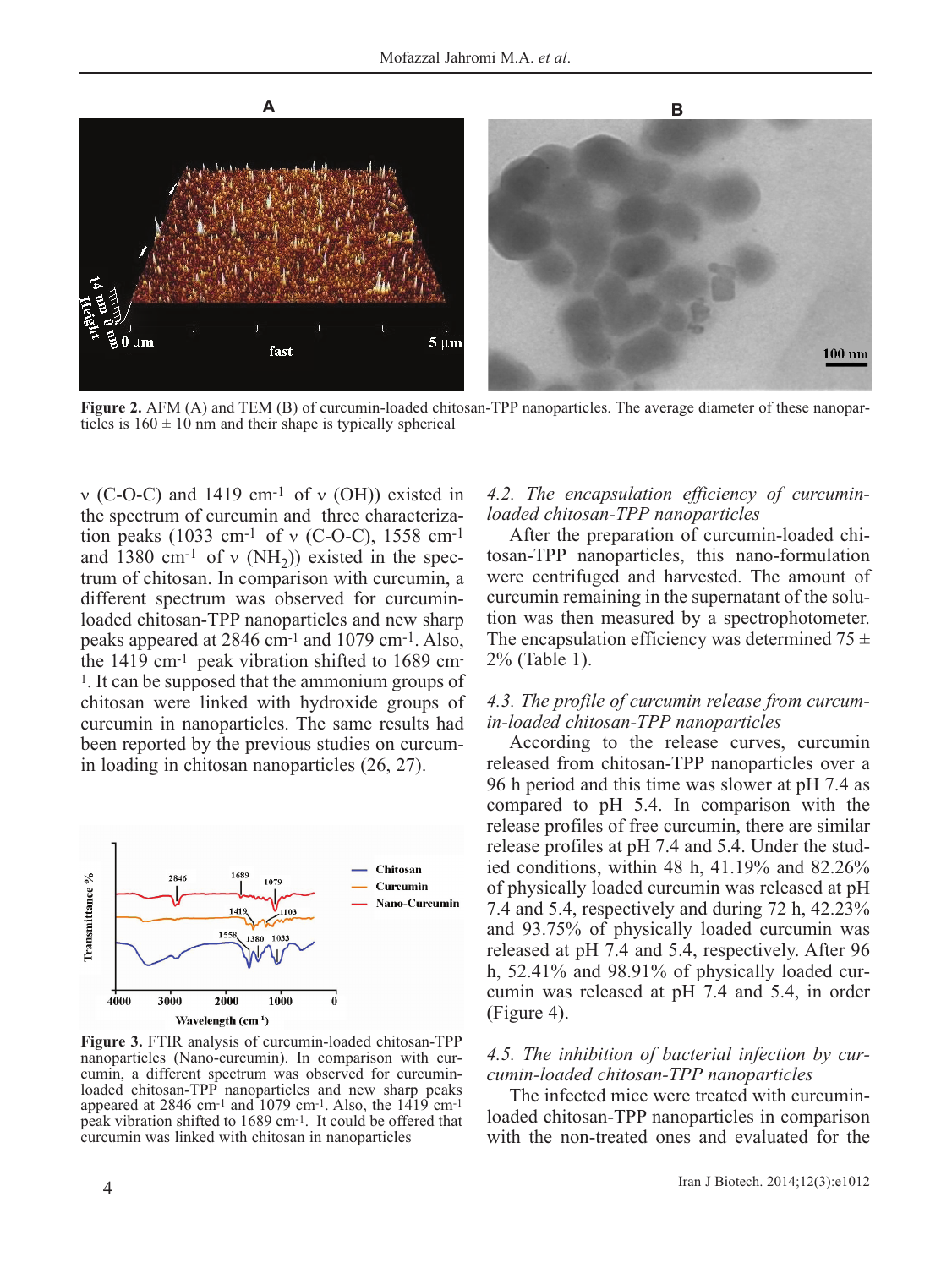Table 1. The encapsulating efficiency (%) of curcumin loaded chitosan-TPP nanoparticles. The most encapsulation efficiency was determined  $75 \pm 2\%$ 

| tration mg/mL | Chitosan concen- Curcumin concen-<br>tration mg/mL efficiency (%) | <b>Encapsulation</b> |
|---------------|-------------------------------------------------------------------|----------------------|
|               | 0.75                                                              | $59 \pm 1.6$         |
|               |                                                                   | $75 \pm 2$           |
|               | 1.25                                                              | $71 + 26$            |
|               | 1.5                                                               | $67 \pm 1.3$         |
|               | 1.75                                                              | $63 \pm 1.5$         |
|               | 2                                                                 | 60±1.5               |

expression of bacterial count. The count of *Staphylococcus aureus* was analyzed to explore the effect of curcumin, chitosan-TPP nanoparticles and curcumin-loaded chitosan-TPP nanoparticles on infection. The statistical analyses showed that curcumin-loaded chitosan-TPP nanoparticles significantly decreased the growth of *Staphylococcus aureus* (Mann-Whitney U test;  $p$ <0.05%), compared to the control groups (Figure 5). The count of *Pseudomonas aeruginosa* was analyzed to explore the effect of curcumin, chitosan-TPP nanoparticles and curcumin-loaded chitosan-TPP nanoparticles on infection. The statistical analyses showed that curcumin-loaded chitosan-TPP nanoparticles significantly decreased the growth of *Pseudomonas aeruginosa* (Mann-Whitney U test;  $p<0.05\%$ ), compared to the control groups (Figure 6).



# **5. Discussion**

Curcumin as a potent, biocompatible and bioactive agent with an antimicrobial property has been applied in nanoparticles synthesis (28, 29). In the present study, curcumin was loaded in chitosan-TPP nanoparticles by ionotropic gelation method. AFM and TEM revealed the average diameter of  $160 \pm 10$  nm and a spherical shape for curcumin-loaded chitosan-TPP nanoparticles. By contrast, Das et.al loaded curcumin in chitosan nanoparticles by applying sodium alginate as a cross linker instead of TPP salt. Their nanoparticles size was  $100 \pm 20$  nm with spherical shape (27). Akhtar et.al also produced curcumin-loaded chitosan nanoparticles with size of more than 200 nm while curcumin-loaded chitosan nanoparticles with size of 160 nm were made in our research (30). Here, surface charge of the produced curcumin-loaded chitosan nanoparticles was  $+7 \pm 2$ mV whereas the surface charge of chitosan-TPP nanoparticles alone has been reported  $+25 \pm 4$  mV. As a result, by loading curcumin the charge of chitosan-TPP nanoparticles decreased (26). After curcumin loading in nanoparticles, curcuminloaded chitosan nanoparticles got soluble and a transparent solution was obtained. The transparency of nanoparticles solution indicated that curcumin as a hydrophobic material can be emulsified in chitosan-TPP nanoparticles along with applying tween 80 emulsifier. In the present study,



tosan-TPP nanoparticles (Nano-curcumin). Curcuminloaded chitosan-TPP nanoparticles significantly inhibited *Staphylococcus aureus* infection (Mann-Whitney U test;  $p<0.05\%$ , compared to chitosan-TPP and curcumin

**Figure 4.** Release curves of curcumin-loaded chitosan-TPP nanoparticles. According to the release curves, curcumin released from chitosan-TPP nanoparticles over a 96 h period and this time was slower at  $pH \overline{7.4}$  as compared to  $p\overline{H} 5.4$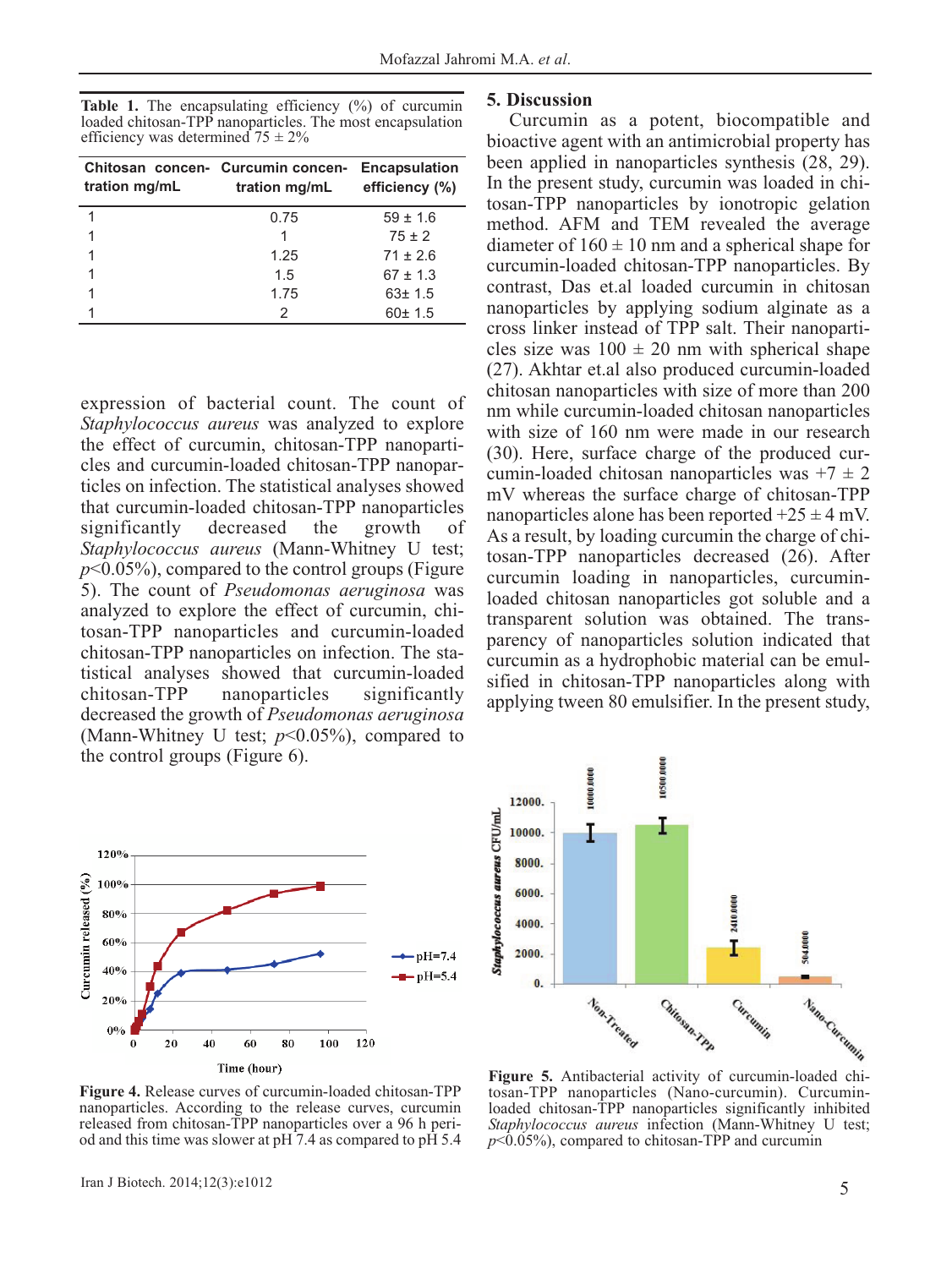

tosan-TPP nanoparticles (Nano-curcumin). Curcuminloaded chitosan-TPP nanoparticles significantly inhibited *Pseudomonas aeruginosa* infection (Mann-Whitney U test; *p*<0.05%), compared to the chitosan-TPP and curcumin

the encapsulation efficiency of curcumin in chitosan-TPP nanoparticles was  $75 \pm 2\%$  while in Das *et al.*, study the entrapment efficiency was less than 20% (27). Probably, using TPP cross linker caused to increase of curcumin loading in chitosan-TPP nanoparticles. The peaks characterized by FTIR analysis indicated that chitosan was linked to TPP salt by ammonium groups of chitosan and phosphate groups of TPP (26). Curcumin is more likely to link to chitosan via involving the hydroxide groups of curcumin and ammonium groups of chitosan (27).

To compare with Das *et al*., study in which the kinetic of release showed 80% release of curcumin from nanoparticles, in our survey 52.41% and 98.91% of physically loaded curcumin was released at pH 7.4 and 5.4 within 96 h, respectively. The slower release of curcumin from curcumin-loaded chitosan-TPP nanoparticles at pH 7.4 is perhaps due to chitosan nature as this molecule is more soluble and degradable in acidic pH than neutral and/or alkaline pH (27). For the mentioned results, we used curcumin-loaded chitosan-TPP nanoparticles to suppress both Gram negative and Gram positive bacteria including *Staphylococcus aureus* and *Pseudomonas aeruginosa*. This study has shown that curcumin-loaded chitosan-TPP nanoparticles could significantly suppress the progression of *Staphylococcus aureus* and *Pseudomonas aeruginosa* infection on mouse skin, whereas chitosan-TPP by itself could not inhibit bacterial infection. We observed that antimicrobial effect of curcumin-loaded chitosan-TPP nanoparticles is significantly better than individual curcumin. Nanoparticles in drug delivery systems are able to diminish the defects of usual delivery systems (18, 25) and it is probably due to the gradual release of curcumin by nanoparticles in infection areas. Accordingly, combination of chitosan-TPP nanoparticles and curcumin produces a synergy effect on the antibacterial activity that is more than both of them individually. Bhawana et al. have also displayed that curcumin was able to inhibit the bacterial infection. They demonstrated that the cytotoxicity effect of curcumin-loaded chitosan-TPP nanoparticles was greater on Gram-positive bacteria than Gram-negative bacteria (29). Our experiments showed the efficacy and effectiveness of curcumin-loaded chitosan-TPP nanoparticles on both Gram-positive and Gram-negative bacteria including *Staphylococcus aureus* and *Pseudomonas aeruginosa*. De *et al*. have also elucidated antimicrobial activity of curcumin against helicobacter pylori (28). According to Bansal *et al*., research, curcumin was able to inhibit nosocomial infections *caused by Klebsiella pneumonia,* an opportunistic pathogen (31). These studies have been shown antimicrobial effect of curcumin while our study has displayed a higher potency of curcuminloaded chitosan-TPP nanoparticles rather than the individual curcumin. In another research, Singh *et al*., studied antibacterial properties of curcumin. They declared that curcumin was a potent molecule in the treatment of bacterial infections (1). In agreement with our study, Rai *et al*., suggested that curcumin might be considered as an important antibacterial drug target. In this study, curcumin has been shown to have a potent antibacterial activity against a number of pathogenic bacteria including *Staphylococcus aureus*, *Staphylococcus epidermidis and Enterococcus* (32). Also, Wang et al. used microcapsule curcumin against *Staphylococcus aureus, Escherichia coli, Yersinia enterocolitica, Bacillus subtilis and Bacillus cereus*. Therefore, their observation indicated that curcumin induced a spectrum inhibitory effect against all these organisms (2).

To conclude, curcumin-loaded chitosan-TPP nanoparticles can potentially be utilized in drug delivery systems and applied as a strategy to specifically activate antibacterial system at the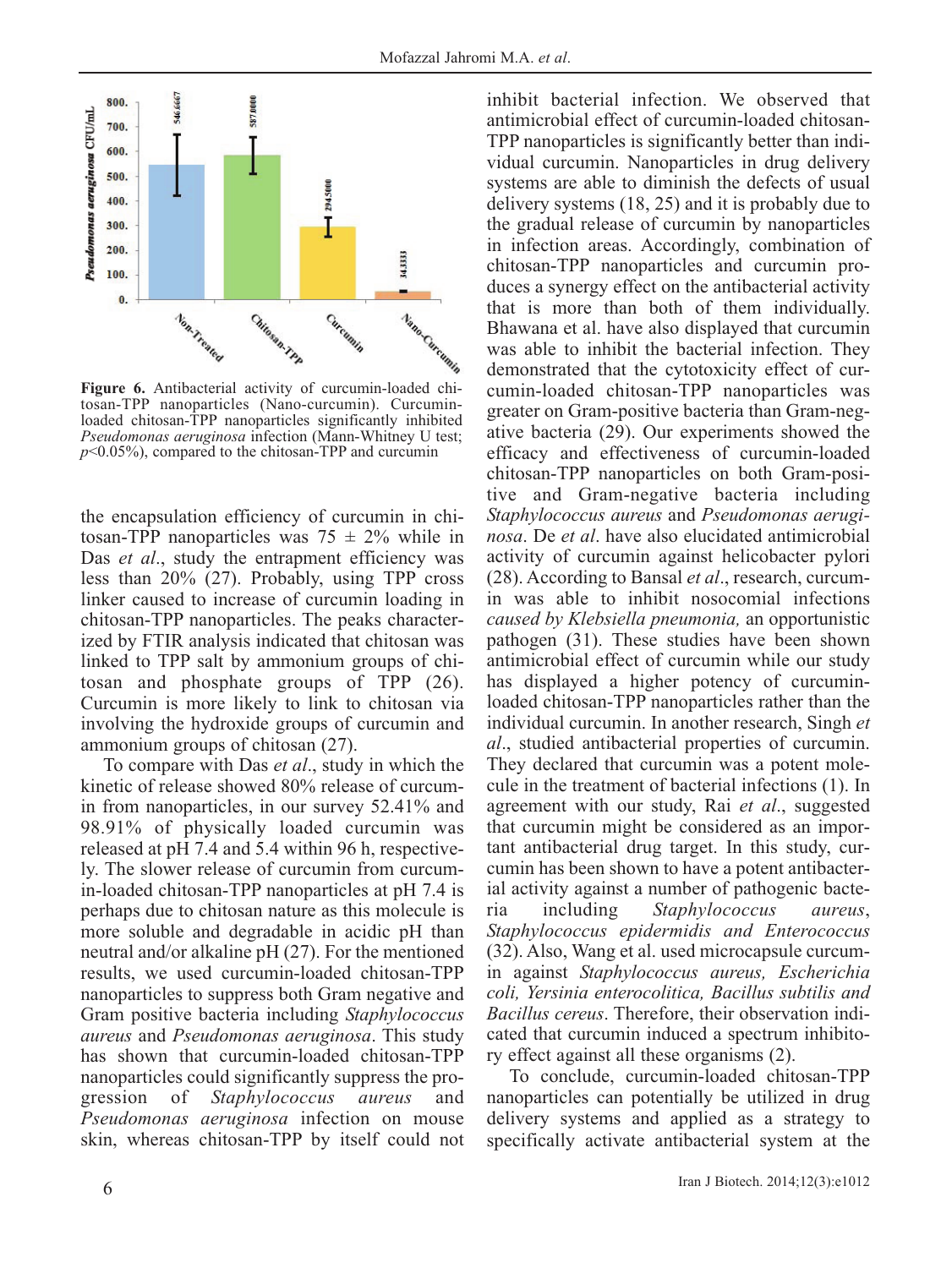same time. This property of curcumin-loaded chitosan-TPP nanoparticles introduces them as a good candidate for drug targeting of bacterial infection including *Staphylococcus aureus* and *Pseudomonas aeruginosa* infection.

#### **Acknowledgments**

This study was funded by a dissertation grant from the Molecular Biology Research Center, Baqiyatallah University of Medical Sciences (BMSU).

#### **References**

- 1. Singh RK, Rai D, Yadav D, Bhargava A, Balzarini J, De Clercq E. Synthesis, antibacterial and antiviral properties of curcumin bioconjugates bearing dipeptide, fatty acids and folic acid. *Eur J Med Chem*.2010;**45**(3):1078-86. doi:10.1016/j.ejmech.2009.12.002
- 2. Wang Y, Lu Z, Wu H, Lv F. Study on the antibiotic activity of microcapsule curcumin against foodborne pathogens. *Int J Food Microbiol*. 2009;**136**(1):71-4. doi:10.1016/j.ijfoodmicro.2009.09.001
- 3. Panchatcharam M, Miriyala S, Gayathri VS, Suguna L. Curcumin improves wound healing by modulating collagen and decreasing reactive oxygen species. *Mol Cell Biochem*. 2006;**290**(1-2):87-96. doi:10.1007/s11010-006-9170-2
- 4. Sidhu GS, Mani H, Gaddipati JP, Singh AK, Seth P, Banaudha KK, Patnaik GK, Maheshwari RK. Curcumin enhances wound healing in streptozotocin induced diabetic rats and genetically diabetic mice. *Wound Repair Regen*. 1999;**7**(5):362-74. doi: 10.1046/j.1524-475X.1999.00362.x
- 5. Correlo VM, Boesel LF, Bhattacharya M, Mano JF, Neves NM, Reis RL. Hydroxyapatite Reinforced Chitosan and Polyester Blends for Biomedical Applications. *Macromol Mater Eng*. 2005;**290**(12):1157-65.doi: 10.1002/mame.200500163
- 6. De Jong WH, Borm PJ. Drug delivery and nanoparticles: applications and hazards. *Int J Nanomedicine*. 2008;**3**(2):133-49. doi: 10.2147/IJN.S596
- 7. Di Martino A, Sittinger M, Risbud MV. Chitosan: a versatile biopolymer for orthopaedic tissue-engineering. *Biomaterials* 2005;**26**(30):5983-90. doi:10.1016/j.biomaterials.2005.03.016
- 8. Kozen BG, Kircher SJ, Henao J, Godinez FS, Johnson AS. An alternative hemostatic dressing: comparison of CELOX, HemCon, and QuikClot. Academic emergency medicine: *Official J Acad Emerg Med*. 2008;**15**(1):74- 81.doi:10.1111/j.1553- 2712.2007.00009.x
- 9. Millner RW, Lockhart AS, Bird H, Alexiou C. Anew hemostatic agent: initial life-saving experience with Celox (chitosan) in cardiothoracic surgery. *Ann Thorac Surg*.2009;**87**(2):e13-4. doi:http://dx.doi.org/10.1016/j.athoracsur.2008.09.046
- 10. Ueno H, Mori T, Fujinaga T. Topical formulations and wound healing applications of chitosan. *Adv Drug Deliv Rev*. 2001;**52**(2):105-15. doi:10.1016/S0169-409X(01)00189-2
- 11. Robson MC. Wound infection. A failure of wound healing caused by an imbalance of bacteria. *Surg Clin North Am*. 1997;**77**(3):637-50.
- 12. Dai T, Tanaka M, Huang YY, Hamblin MR. Chitosan preparations for wounds and burns: antimicrobial and wound-healing effects. *Expert Rev Anti Infect Ther*. 2011;**9**(7):857- 79.doi:10.1586/eri.11.59
- 13. Santos TC, Marques AP, Silva SS, Oliveira JM, Mano JF, Castro AG, Castro AG, Reis RL. *In vitro* evaluation of the behaviour of human polymorphonuclear neutrophils in direct contact with chitosan-based membranes. *J Biotechnol*. 2007;**132**(2):218-26.doi:10.1016/j.jbiotec.2007.07.497
- 14. Ueno H, Yamada H, Tanaka I, Kaba N, Matsuura M, Okumura M, Okumura M, Okumura M, Kadosawa T, Fujinaga T. Accelerating effects of chitosan for healing at early phase of experimental open wound in dogs. *Biomaterials* 1999;**20**(15):1407-14.doi:10.1016/S0142-9612(99)00046-0
- 15. Peluso G, Petillo O, Ranieri M, Santin M, Ambrosio L, Calabro D,Avallone B, Balsamo G. Chitosan-mediated stimulation of macrophage function. *Biomaterials* 1994;**15**(15):1215- 20.doi:10.1016/0142-9612(94)90272-0
- 16. Nascimento EG, Sampaio TB, Medeiros AC, Azevedo EP. Evaluation of chitosan gel with 1% silver sulfadiazine as an alternative for burn wound treatment in rats. *Acta Cirurgica Brasileira*. 2009;**24**(6):460-5.http://dx.doi.org/10.1590/S0102- 86502009000600007
- 17. Degim Z, Celebi N, Sayan H, Babul A, Erdogan D, Take G. An investigation on skin wound healing in mice with a taurine-chitosan gel formulation. *Amino Acids*. 2002;**22**(2):187- 98.doi:10.1007/s007260200007
- 18. Anitha A, Maya S, Deepa N, Chennazhi KP, Nair SV, Tamura H, Tamura H, Jayakumar R. Efficient water soluble O-carboxymethyl chitosan nanocarrier for the delivery of curcumin to cancer cells. *Carbohydrate Polymers*. 2011;**83**(2):452- 61.doi:10.1016/j.carbpol.2010.08.008
- 19. Eidi H, Joubert O, Némos C, Grandemange S, Mograbi B, Foliguet B, Tournebize J, Maincent P, Le Faou A. Aboukhamis I, Rihn BH. Drug delivery by polymeric nanoparticles induces autophagy in macrophages. *Int J Pharm*.2012;**422**(1-2):495- 503.doi:10.1016/j.ijpharm.2011.11.020
- 20. Fernandez-Urrusuno R, Calvo P, Remunan-Lopez C, Vila-Jato JL, Alonso MJ. Enhancement of nasal absorption of insulin using chitosan nanoparticles. *Pharm Res*. 1999;**16**(10):1576- 81.10.1023/A:1018908705446
- 21. Ma Z, Lim LY. Uptake of chitosan and associated insulin in Caco-2 cell monolayers: a comparison between chitosan molecules and chitosan nanoparticles. *Pharm Res*. 2003;**20**(11):1812- 9.doi:10.1023/B:PHAM.0000003379.76417.3e
- 22. Ma Z, Lim TM, Lim L-Y. Pharmacological activity of peroral chitosan–insulin nanoparticles in diabetic rats. *Int J Pharm*. 2005;**293**(1-2):271-80.doi:10.1016/j.ijpharm.2004.12.025
- 23. Pan Y, Li YJ, Zhao HY, Zheng JM, Xu H, Wei G, Hao JS, Cui FD. Bioadhesive polysaccharide in protein delivery system: chitosan nanoparticles improve the intestinal absorption of insulin *in vivo*. *Int J Pharm*. 2002;**249**(1-2):139- 47.doi:10.1016/S0378-5173(02)00486-6
- 24. Liu Z, Jiao Y, Wang Y, Zhou C, Zhang Z. Polysaccharides-